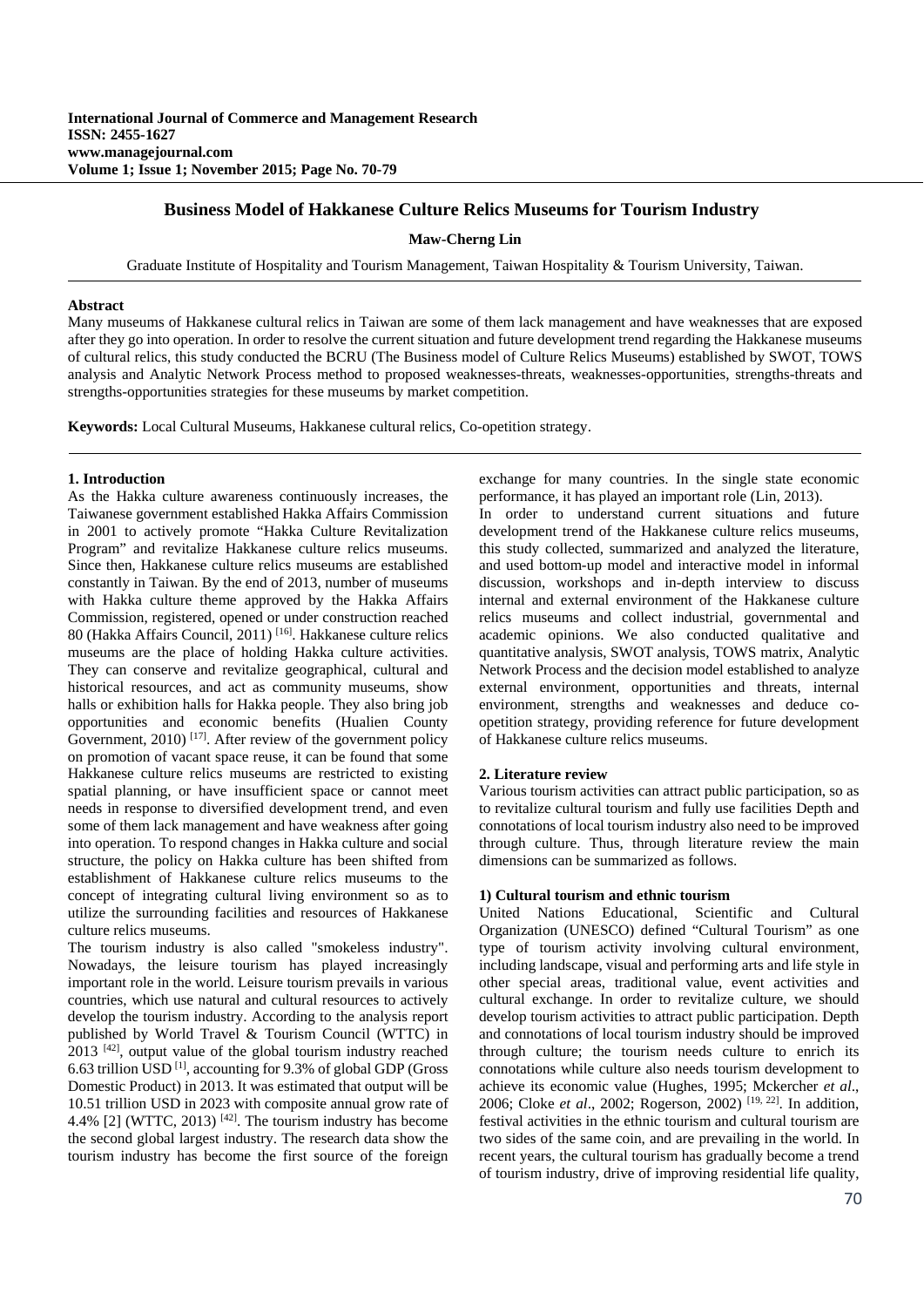and prime assets to strive for internal investment and attract tourists. However, this situation is not spontaneous, and is designed and operated manually. Tourists visit historical sites or festival activities because they are attracted by the local cultural landscape or special culture (Hughes *et al*., 2005; Nuryanti, 1996; Carter *et al.*, 2002)<sup>[8, 18, 23]. The cultural tourism</sup> is the subset of tourism concerned with a country or region's national customs, religious rites, folk arts, traditional skills, and various cultural activities in different spaces and time, and shows features of all cultural activities for the tourists (Adams, 1995; Ondimu, 2002; Van den Berghe, 1992; Chang *et al*., 1999) [1, 7, 37].

## **2) Hakka culture and Tourism Industry**

Hakka culture is generic terms of unique material and spiritual culture of Hakka people, and lifestyle of the Hakka ethnic group; Hakka culture features of various places refer to the resources which constitute or symbolize special image or spiritual representation of the places, including the nature, ecology, culture, special local products, and festival activities. The ethnic group culture is irreplaceable, and it is the most attractive and unique cultural features of the places. The cultural image is the first task of Taiwanese Hakkas villages and towns, such as Hualien Fenglin, Hsinchu Beipu and Xinpu, and Kaohsiung Meinong. They have vivid and unique Hakka culture, and are well-known Hakka villages and towns. In order to effectively promote Hakka cultural tourism, the local features should be developed (Oliver *et al*., 2003; Teo *et al*., 1997; Unaya *et al.*,  $2012$ )  $^{[24, 33, 35]}$  to create beauty of Hakkanese culture relics museums; the local features can be used to create festival themes; Falassi (1987)<sup>[13]</sup> considered festivals are cultural events or social phenomenon. Thus, a region which develops tourism must have unique style, regardless of ethnicity, language, buildings, customs or festival activities so as to attract large number of tourists (Getz, 1991; Peter *et al*., 2000) [14, 26] (Getz, 1991; Peter *et al*., 2000) [14, 26]. Willim (1997)  $[39]$  and Cole (2006)  $[6]$  considered festival is a theme activity celebrated by many people, and can help create community features and sense of identity of local residents; Quinn (2009) [29] indicated features of festivals and celebrations are important because festivals and celebration activities are important ceremonies with long history and namely they are cultural customs. Thus, in development of "cultural tourism" the Hakka villages and towns need to use local resources and festivals and conduct man-made design and packaging of Hakkas theme to achieve the possibility that there are features and attractions everywhere. The tourism includes not only traveling, and appreciating beauty of the rivers and mountains but also has economical, education, social and cultural implications. It is a healthful leisure activities and cognitive tourism (OECD, 2009) [34].

## **3) Hakka Elements and marketing**

Promotion of cultural tourism is one of the methods to protect local culture. The main purpose is to make tourists understand the local culture and local people identify their own culture, and strengthen the local cohesion (Oliver, 2003; Williams, 1991)<sup>[24,</sup> 38]. Further, existing museums or landscape resources are not enough in development of Hakka cultural tourism; thus, Hakka tourism industry can be developed by using Hakka elements in clothing and life utensils, and music, life pattern and festivals

and integrating Hakka tourism industry, leisure, traveling with rural life to regain lost lifestyle and customs, beliefs, industry, arts and literature and songs. Further, features of Hakka life can be developed through the diversified management. This can boom local economy and increase farmer income. Joint efforts are made to create high-quality Hakka tourism environment. Currently, many regions have implemented cultural tourism marketing, and quite a few of them achieved success. However, each region has their different resources. The successful cases cannot be simply copied (Busby *et al*., 2001; Kozak, 2001) [2, <sup>20]</sup>. Management and planning of travel route in the ethnic tourism derived from Hakka elements can be jointly cooperated by travel agencies, and the local resources can also be utilized. The tourism is combined with the local industry activities; Uysal & Hagan (1993)<sup>[36]</sup> considered the short-term festivals which use local cultural resources and cultural assets can enhance local tourism brand image and attract more tourists. Consumption in these festivals can promote local economic development (Glickman, 1997; Besculides *et al*., 2002; Cole,  $2007$ ) <sup>[3, 5, 15]</sup>. Thus, the Hakka elements can be integrated into independent and joint operation plans of Hakkanese culture relics museums of Taiwanese local governments.

## **4) Application of strategic management**

Natural selection is natural law. It is also applied to business organizations. How enterprises survive and are not eliminated by the environment is a concern of enterprise organizations. Due to national financial difficulty, Hakkanese culture relics museums also face the problem; in order to activate Hakkanese culture relics museums, one set of rigorous and integrated plan is needed. The strategic management is one of the most suitable methods. After review of the strategic planning literature, we can deduce effective strategy analysis tools: SWOT and TOWS matrixes:

(1) SWOT analysis: SWOT analysis can help understand and determine business strategy suitable for organizations, and strengths, weaknesses, opportunities and threats (Proctor, 1997) [27]. The external opportunities and threats mean positive and adverse impacts of society, economy, population, culture, politics, environment and laws on businesses; the internal strengths and weakness mean controlled activities of the businesses and implementation effect, such as software and hardware of the businesses. SWOT analysis was originally applied to formation of corporate strategy (Weihrich, 1982)<sup>[40]</sup>, and now has been widely used to form overall strategy of corporate enterprises (Weihrich, 1993; Proctor, 1997; Proctor, 2000)  $[28, 41]$ , industrial strategy analysis (Beckmann, 2014)  $[4, 4]$ <sup>27]</sup>, or strategic planning of the industries of tourism and hospitality (Ramos, Salazar and Gomes, 2000).

(2) TOWS matrixes derivation and multicriteria decision making theory: TOWS matrix was proposed by Weihrich in 1982<sup>[40]</sup>. Based on SWOT analysis results, TOWS (threats, opportunities, weaknesses and strengths) matrix matching tool is used to confirm and establish four types of strategies through logical derivation and links (Weihrich, 1982)<sup>[40]</sup>: (1) SO strategies; (2) WO strategies; (3) use internal strengths of museums to avoid external strengths and threats (ST strategies); (4) minimize internal threats of museums, and avoid external weakness and threats (WT strategies). For more details, see Figure 1.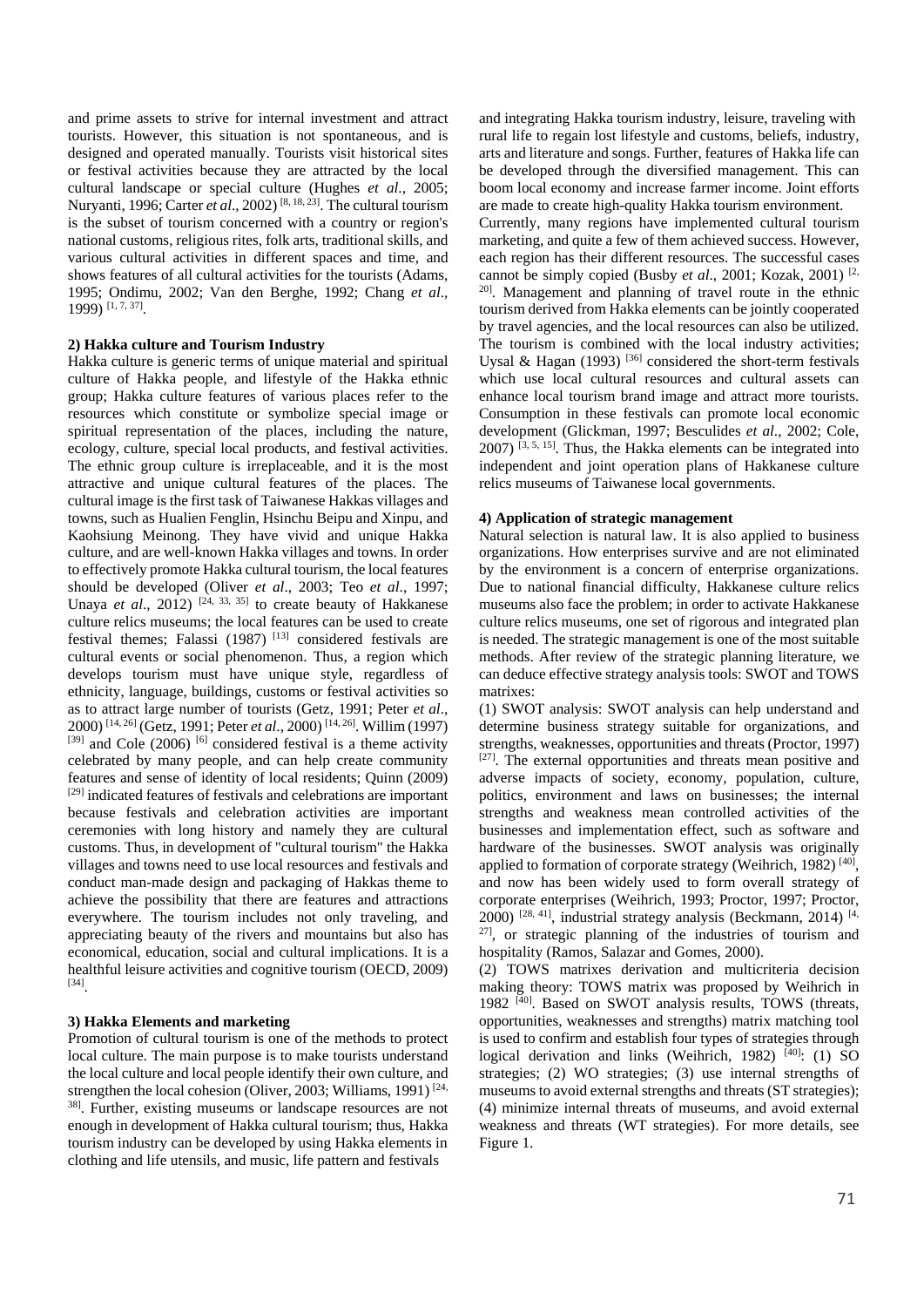|                                                       | 1. Strength $(S)$<br>2. (list strengths):                                  | 1. Weakness (W)<br>2. (list weakness):                         |
|-------------------------------------------------------|----------------------------------------------------------------------------|----------------------------------------------------------------|
| 1. Opportunity<br>(O)<br>$2.$ (list)<br>opportunity): | SO<br>Use strength to take<br>advantages of<br>opportunities<br>(Max-Max.) | WΟ<br>Use opportunities to<br>prevent weaknesses<br>(Min-Max.) |
| 1. Threats $(T)$<br>2. (list threats):                | SТ<br>Use strength to avoid<br>threats<br>(Max-Min.)                       | WТ<br>Minimize weakness<br>to avoid threats<br>(Min-Min.)      |

**Source:** David (1997) [12].

**Fig 1:** TOWS matrix derivation principle

The findings obtained in the recent 10 years shows SWOT is combined with TOWS matrix to deduce effective strategic planning required for individual cases. For example, Chen  $(2003)$ <sup>[10]</sup> conducted integrated analysis for organizational structure, environment, technologies and strategies of Chunghwa Telecom; also Chen (2011) [9] conducted SWOT

analysis to analyze strengths, weaknesses, opportunities, and threats of management transformation of Yuemei Sugar Refinery, and next used TOWS strategic matrix to find the effective strategy suggestions. However, strategy suggestions were not prioritized. This study used Analytic Network Process of Multicriteria decision making and BCRU (The Business model of Culture Relics Museums) established coupled with SWOT and TOWS for co-opetition strategy planning of Hakkanese culture relics museums. The analysis tools are practical and effective.

# **3. Model and hypotheses**

# **3.1 Conceptual**

In Taiwan, most Hakkanese culture relics museums have bad management and are empty. The central government and local government make every effort to solve the problem left over by history. This paper is one part of joint operation plan of Hakkanese culture relics museums in Hualian County, and the research logical structure and flow chart is shown in Figures 2 and 3.



**Fig 3:** Research process flow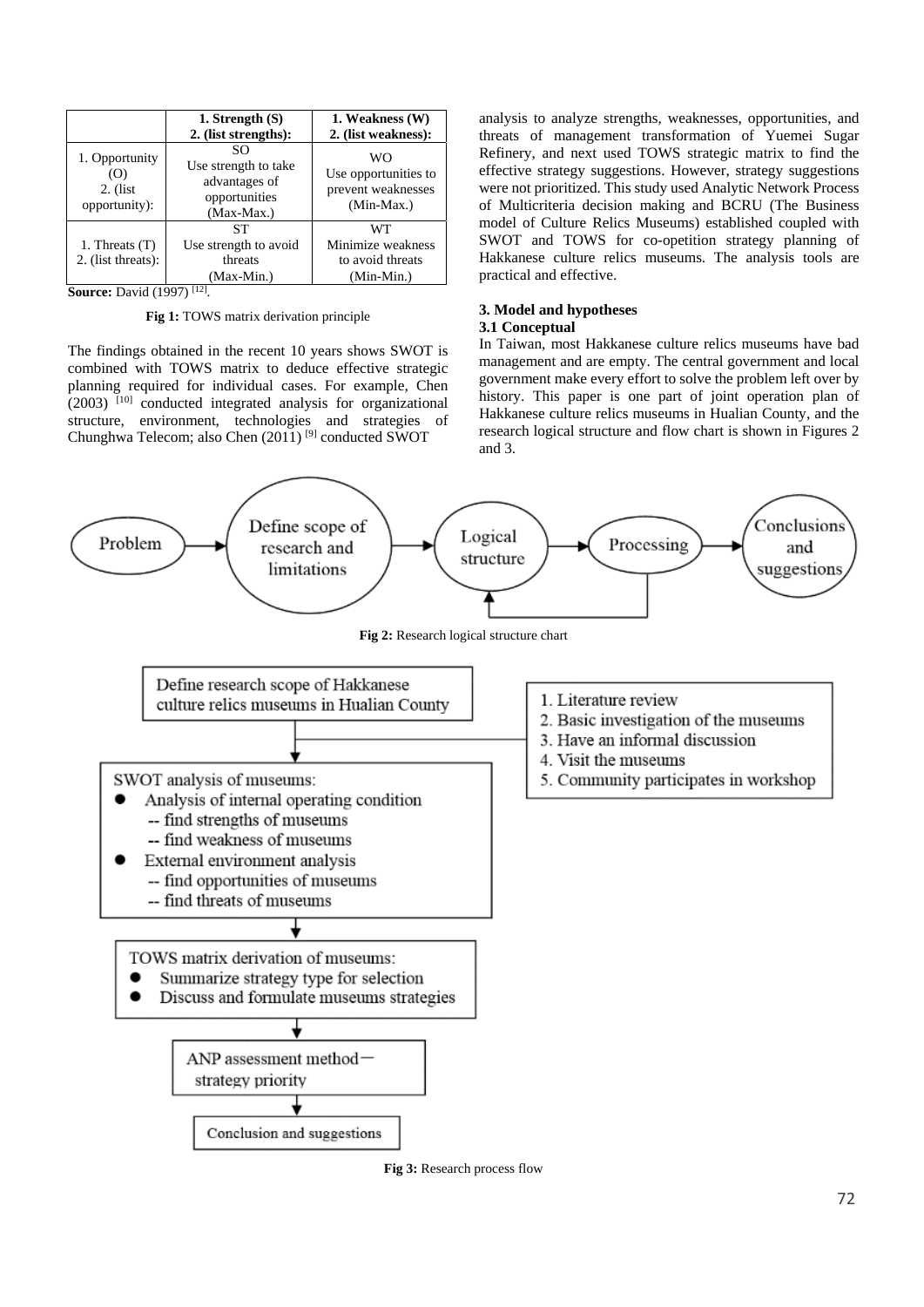After the problems and demands are known, this study collected the relevant literature, visited local personalities, held informal discussion, and visited and investigated the museums to know the management problems of the Taiwanese Hakkanese culture relics museums, and conceive revitalization of Hakkanese culture resource development. It is divided into two dimensions "conservation and reuse of Hakka culture assets" and "transmission and re-development of Hakkanese arts and culture resources". From the perspectives of humanities, culture, geology, landscape and industry's, the future business strategy can be oriented. From the perspective of "humanities", "enhance organization's operation strengths", "effectively train local groups", and "encourage part-time job of junior college students; from the perspective of "culture", "community cultural festival research and development", "investigation and research of community culture and history and "research results promotion and publications" are recommended; from the perspective of geology and landscape, "revitalize local museums", "reuse old buildings" and conduct "culture space construction and management"; from the perspective of "industry", "encourage cultural and creative industry" and "provide special local products and souvenir" and "museum culture DIY experience". For details, see Figure 4.



**Fig 4:** Concept for innovation and revitalization of Hakka culture resources

Based on SWTO analysis results and TOWS matrix derivation principle, TOWS (threats-opportunities-weaknesses-strengths) matrix matching tool is used to confirm and establish coopetition strategies of Taiwanese Hakkanese culture relics museums through logical derivation and links: there are four types of co-opetition strategies: (1) use strengths of the museums to take advantage of external opportunities (SO strategies); (2) use external opportunities of the museums to overcome internal weaknesses (WO strategies); use internal strengths of the museums to avoid external threats (ST strategies); (4) minimize internal weaknesses of the museums to avoid external threats (WT strategies). The four co-opetition strategies are prioritized by using Analytic Network Process of Multicriteria decision making.

# **3.2 Hypotheses**

It is assumed that Hakkanese culture relics museums in Hualien country have  $A_n$  feasible strategies, the weight of each criterion  $C_i$  decided by the review committee member is  $W_i$ 

 $(j=1, 2, ..., m)$ , and the score of feasible strategies under  $C_j$ assessment criterion is  $r_{ei}$ ; for the MCDM problems (Multiple Criteria Decision Making), the feasible strategies of Hakkanese culture relics museums can be investigated and assessed though the following decision matrix, providing reference.

**Table 1:** Assessment form of feasible business strategies of Hakkanese culture relics museums

| Feasible       | C <sub>1</sub>  | C <sub>2</sub>       | $C_3$                | $\cdots$ | $C_i$          | $\cdots$ | $C_m$          |
|----------------|-----------------|----------------------|----------------------|----------|----------------|----------|----------------|
| strategies     | $W_1$           | $W_2$                | $W_3$                | $\cdots$ | $W_j$          | $\cdots$ | $W_m$          |
| A <sub>1</sub> | $r_{11}$        | $r_{12}$             | $r_{13}$             | .        | $r_{1j}$       | .        | $r_{1m}$       |
| A <sub>2</sub> | $r_{21}$        | $r_{22}$             | $r_{23}$             | $\cdots$ | $r_{2j}$       | $\cdots$ | $r_{2m}$       |
|                | ٠<br>$\epsilon$ | ٠<br>$\bullet$       | $\ddot{\phantom{a}}$ | .        | $\ddot{\cdot}$ | .        | $\ddot{\cdot}$ |
| $A_e$          | $r_{e1}$        | $r_{e2}$             | $r_{e3}$             | $\cdots$ | $r_{ej}$       | .        | $r_{em}$       |
|                | ÷               | $\ddot{\phantom{a}}$ | $\ddot{\cdot}$       | .        | :              | .        | $\ddot{\cdot}$ |
| $A_{i_k}$      | $r_{i_k 1}$     | $r_{i_k 2}$          | $r_{i_k 3}$          | $\cdots$ | $r_{i_k j}$    | .        | $r_{i_k m}$    |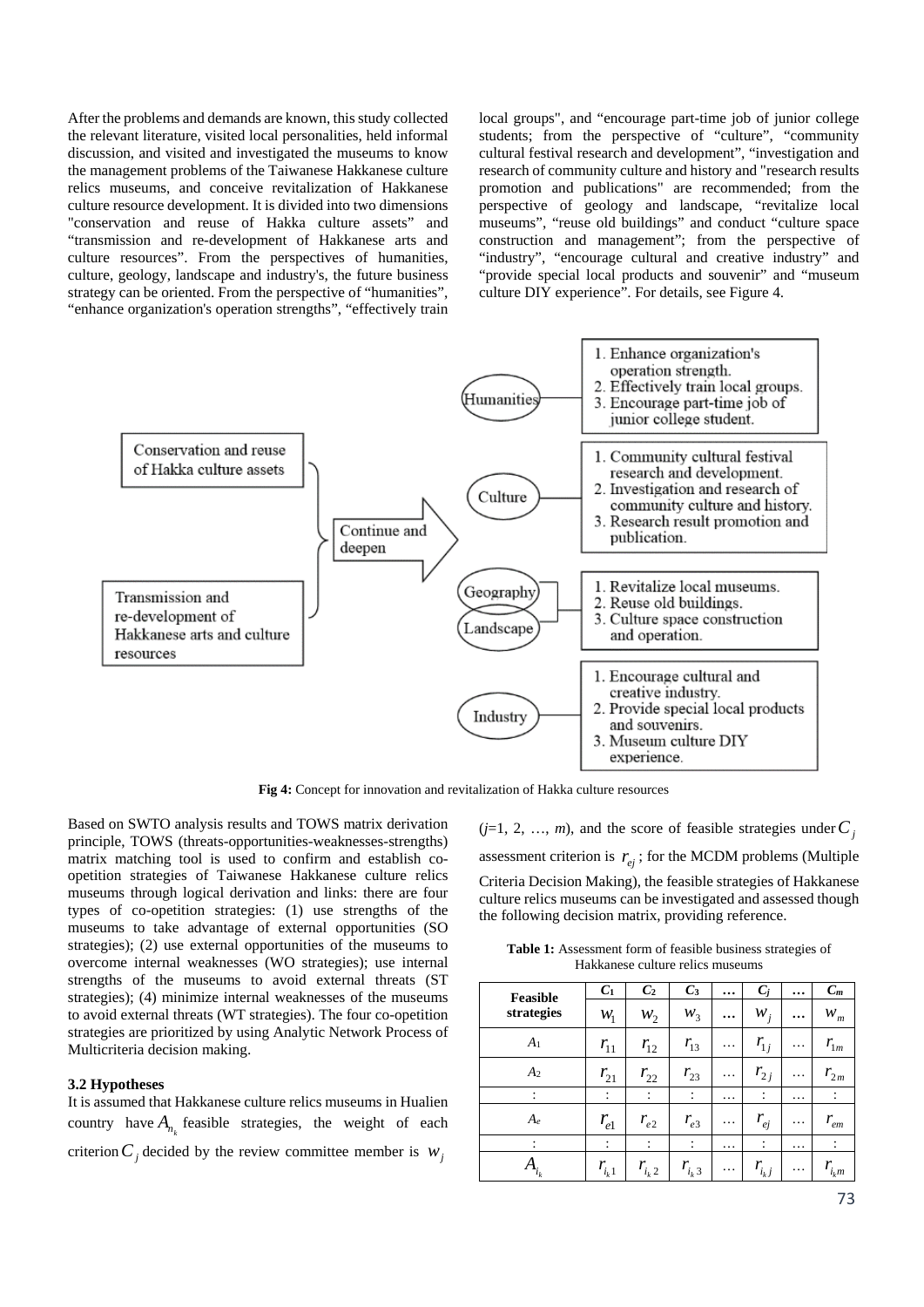# **3.3 Model and Procedure**

# Step 1: Composition of decision making group

According to field and complexity of decision problems, the decision making group consists of five relevant competent departments, five scholars, five operators, five local persons and five visitors.

#### Step 2: assess system establishment

According to the literature review, interview of decision group members and brain storming, system elements affecting the decision problems can be found. The business strategies of Hakkanese culture relics museums are wide and complicated, and thus an inclusive and flexible approach must be used. ANP (Analytic Network Process) can solve dependence and feedback between elements in complicated decision problems. Meanwhile, it can collect most expert opinions. Next, consistency check can be conducted to show comparison between criterions by experts and find whether they are consistent and logic, as shown in Figure 5.



**Fig 5:** Assessment architecture

#### Step 3: Questionnaire design and investigation

Based on the assessment hierarchy structure, upper element of each element serves as assessment benchmark. Experts of the decision group identify relative importance of elements.

Step 4: integration of expert preference

It is assumed that number of experts of the decision group is *R.*  Based on the established hierarchy structure, importance of elements on each layer shall be identified. In pairwise comparison of n elements, each expert can obtain one pairwise

compassion matrix  $A^h$  ( $h = 1, 2, ..., R$ ) :

$$
Ah = (ahii') , ii' = 1, 2, ..., n)
$$
 (1)

Each expert has different cognitions for problems, and the obtained judgment values of pairwise comparison are different; thus, the expert preference can be integrated. Normally, geometric method and majority decision are used. In this plan, geometric method is used. In this study, the geometric method is used to integrate experts' judgment values in pairwise comparison which meet consistency. The integrated pairwise comparison matrix *A* is

$$
A = (a_{ii})
$$
 (2)

where, 
$$
a_{ii'} = \left(\prod_{h=1}^R a_{ii'}^h\right)^{1/h}
$$
,  $ii' = 1, 2, ..., n$  (3)

Step 5: Establish pairwise comparison matrix and calculate

#### weight of each element

Judgment of relative importance between *m* assessment criteria is taken as an example. It is assumed that comparison of importance of assessment criteria  $C_i$  and  $C_j$ , and the judgment result of review committee member *h* are denoted by  $h$ <sup>*kc*</sup>  $\mu$ <sup>hc</sup>

$$
w_{ij} \text{ and } w_{ji} \text{, then}
$$
  
(a) 
$$
w_{ij}^{hc} = 1/w_{ji}^{hc}, \forall h
$$
 (4)

(b)  $W_{ij}^{hc}$  is assigned with 1-9 assessed values as per the importance.

According to the above comparison,  $m \times m$  pairwise comparison matrix  $D_c^h$  can be established, and the elements are as follows:

(a) 
$$
d_{ij}^{hc} = 1, i = j, \forall h
$$
 (5)

$$
(b) d_{ij}^{hc} = w_{ij}^{hc}, i \neq j, \forall h
$$
 (6)

(c) 
$$
d_{ji}^{hc} = 1/d_{ij}^{hc}, \forall h
$$
 (7)

Step 6: consistency test

At last, maximum eigenvalue  $\lambda_{\text{max}}$  of matrix  $D_c^h$  and the corresponding eigenvector  $W<sub>h</sub>$  can be calculated.

$$
D_c^h W_h = \lambda_{\text{max}} W_h \tag{8}
$$

where  $W_h = (w_1^h, w_2^h, ..., w_m^h)^T$  $W_h = \left(w_1^h, w_2^h, ..., w_m^h\right)^t$  is the obtained weights of the m goals after judgment of the review committee member *h*.  $D_c^h$  is positive reciprocal matrix, and thus  $D_c^h$  has one maximum eigenvector  $\lambda_{\text{max}}$ , and the other eignevalues are 0. Theoretically,  $\lambda_{\text{max}}$  shall be equal to *m*. The subjective judgment may cause inconsistency, and thus  $\lambda_{\text{max}}$  is often greater than *m*. Due to this nature, consistency index *CI* can be used to measure consistency of judgment by the decision makers, i.e.

$$
CI = (\lambda_{\text{max}} - m)/(m-1) \tag{9}
$$

When  $CI \leq 0.1$ , it can be regarded that subjective judgment of review committee members have consistency (Saaty, 1980)

<sup>[31]</sup>.  $W<sub>h</sub>$  is vector of goal weight subjectively identified by the review committee member *h*.

Step 7: supermatrix operation

In order to solve dependence between elements in the problem structure, ANP uses supermtrix calculate relative weights of the elements. The supermatrix consists of many sub-matrices. The sub-matrices are pairwise comparison matrices obtained in the Step 1. If no correlation exists between elements, pairwise comparison values of the sub-matrices are 0. In this plan, the assessment and assessment criteria have external dependence, and the sub-matrix *C* represents pairwise comparison matrix of assessment criteria at assessment level. The sub-matrix *D*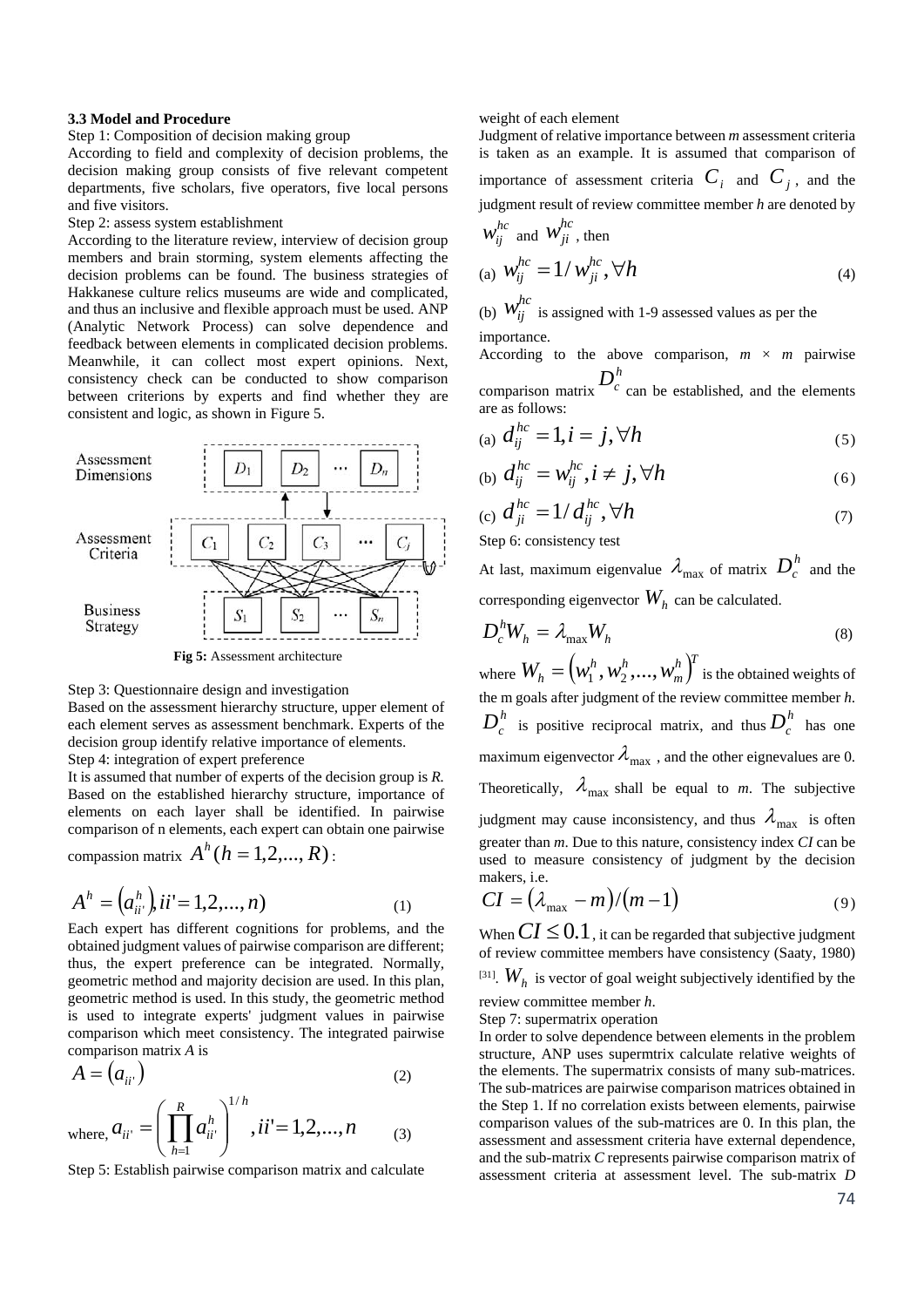represents pairwise comparison matrix of assessment level based on assessment criteria; if internal dependence exists between assessment criteria, sub-matrix of pairwise comparison is denoted by *E*; if no dependence exists between assessment criteria, the sub-matrix is 0. The unweighted supermatrix *W*' consists of the above sub-matrices. A converged limit value  $\lim_{k\to\infty} A^{2k+1}$ *k*  $\lim_{k \to \infty} A^{2k+1}$  can be obtained by multiplying matrices to solve dependence between the elements. The limit value is the finally determined weight, i.e. relative weights between elements (Saaty, 1996) [32].

$$
W' = \begin{bmatrix} 0 & D \\ C & E \end{bmatrix} \tag{10}
$$

Step 8: Calculate relative weights of feasible strategies

Based on each assessment criterion, the importance of feasible strategies is compared, and pairwise comparison matrices are established. The preference is integrated to determine maximum eigenvalue and the corresponding eigenvector. Accordingly, the relative weights of the feasible strategies can be determined.

Step 9: Decide optimal strategy

The optimal strategy can be judged by using Desirability Index

(*DI*). The desirability index of feasible strategy  $A_i$  can be

expressed by 
$$
DI_i
$$
  $(i = 1, 2, \dots, n)$ .  
\n
$$
DI_i = \sum_{j=1}^{m} S_{ij} = \sum_{j=1}^{m} R_j W_{ij}, \forall i
$$
\n(11)

where,  $S_{ii}$ : weight of the *i* feasible strategy under the *j* assessment criterion.

 $R_i$ : relative weight of the *j* assessment criterion.

 $W_{ii}$ : relative weight of the *i* feasible strategy under the *j* 

assessment criterion.

Thus, the feasible strategy with the highest desirability index is the optimal business strategy of Hakkanese museums, and it is

denoted by 
$$
A^*
$$
.  
\n
$$
A^* = \left\{ A_i \middle| DI_i = \max_{k=1,2,\cdots,n} \text{imum}(DI_k) \right\}
$$
\n(12)

#### **3.4. Application**

It is assumed the local government intends to propose business strategies of Hakkanese cultural museums, and four periods *O*=  $\{O_1, O_2, O_3, O_4\}$ , three assessment dimensions  $D = \{D_1, D_2,$  $D_3$  and five assessment criteria  $C = \{C_1, C_2, C_3, C_4, C_5\}$  and three feasible business strategies  $S = \{S_1, S_2, S_3\}$  are considered. It is assumed the external dependence exists between the four periods and the assessment; the external dependence also exists between assessment and assessment criteria; the internal dependence exists between assessment criteria. It is assumed the local government selects the optimal business strategy.

Step 1: Define decision problem and composition of the decision group

The decision problem is selection of business strategies with dependence and multiple criteria. In order to simplify the calculation, the decision maker is the local governor. Step 2: Problem structuring

The network hierarchy structure of decision problem can be established based on the assessment criteria, feasible business strategy and dependence. For details, see Figure 6:



**Fig 6:** Assessment architecture

Step 3: questionnaire design and investigation

We can conduct questionnaire survey to know preference of the local governor.

Step 4: establish pairwise comparison matrix, and calculate weight of each element. It is assumed at assessment levels *D*1,  $D_2$  and  $D_3$  the judgment results of the local governor in pairwise comparison of  $C_1$ ,  $C_2$ ,  $C_3$ ,  $C_4$ ,  $C_5$  are shown in Tables 2, 3, and 4.

**Table 2:** Pairwise comparison of  $C_1$ ,  $C_2$ ,  $C_3$ ,  $C_4$  and  $C_5$  at  $D_1$ 

|                |     | $-2$ | C3            | U5 | Eigenvector |
|----------------|-----|------|---------------|----|-------------|
|                |     |      |               |    | 0.362       |
| $\mathsf{C}_2$ | 1/2 |      | 1/3           |    | 0.174       |
| C3             | 1/3 |      |               |    | 0.268       |
| -4             | 1/5 | 1/2  | 1/3           |    | 0.132       |
|                | /4  | /3   | $\frac{1}{3}$ |    | 0.064       |

 $\lambda_{\text{max}}$  =5.142; *CR*=0.031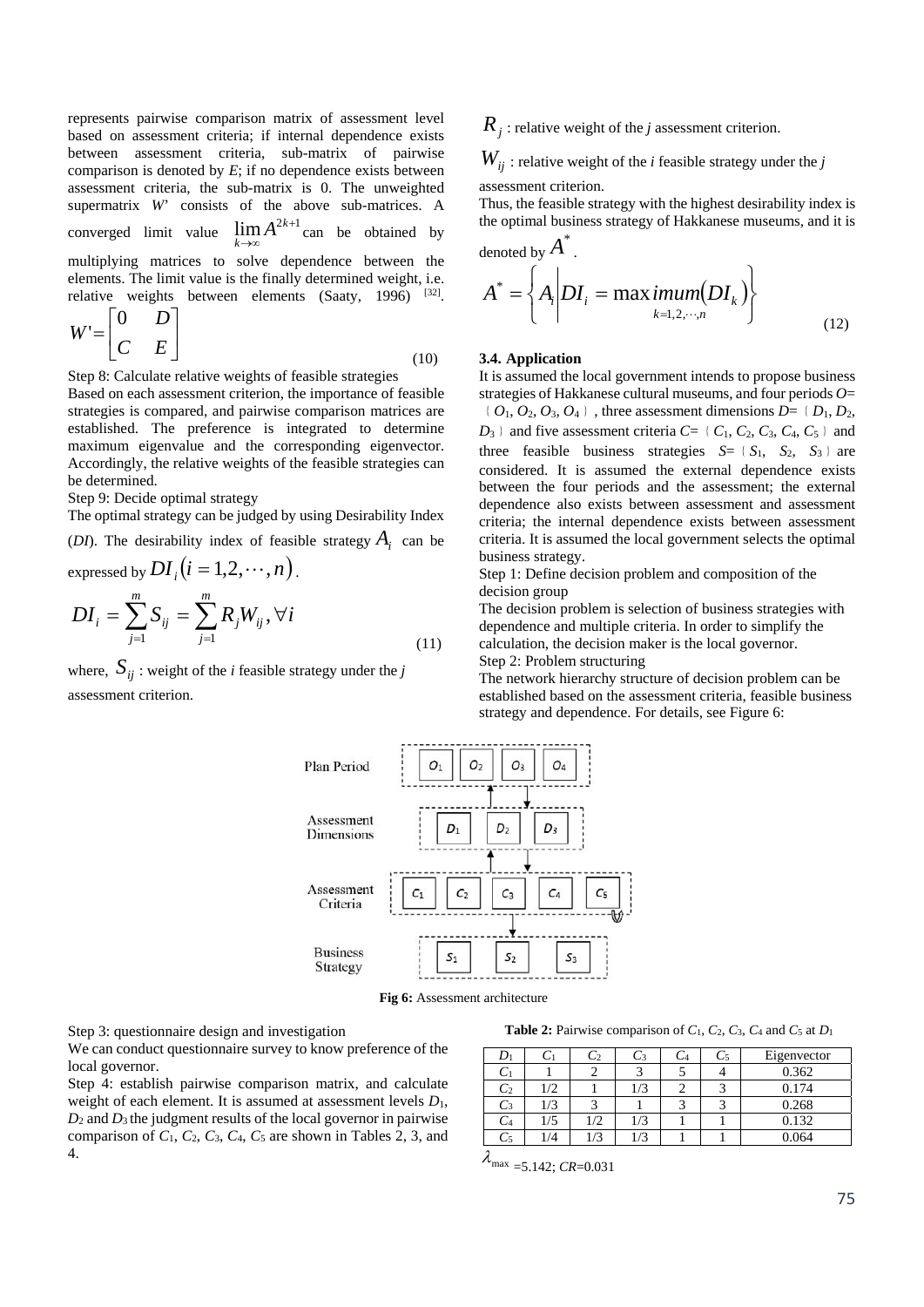**Table 3:** Pairwise comparison of  $C_1$ ,  $C_2$ ,  $C_3$ ,  $C_4$  and  $C_5$  at  $D_2$ 

| $\bm{D_2}$      | $\mathcal{C}_1$ | $C_2$ | $\mathcal{C}_3$ | U4 | U5  | Eigenvector |
|-----------------|-----------------|-------|-----------------|----|-----|-------------|
| $\mathcal{C}_1$ |                 |       | 1/3             |    | 1/2 | 0.074       |
| $\mathbb{C}_2$  |                 |       | $\frac{1}{2}$   |    | 1/3 | 0.154       |
| C3              |                 |       |                 |    |     | 0.376       |
| Ŭ4              |                 | 1/3   | 1/3             |    | 1/5 | 0.075       |
| U5              |                 |       |                 |    |     | ) 321       |

 $\lambda_{\text{max}}$  =5.173; *CR*=0.026

**Table 4:** Pairwise comparison of *C*1, *C*2, *C*3, *C*4 and *C*5 at *D*<sup>3</sup>

| $\boldsymbol{D_3}$ |    | $C_2$ | U3  | Ľ4 | $C_5$ | Eigenvector |
|--------------------|----|-------|-----|----|-------|-------------|
| U                  |    |       | 1/3 |    |       | 0.264       |
| $\mathsf{C}_2$     | /2 |       | 1/5 |    |       | 0.142       |
| C3                 |    |       |     |    |       | 0.461       |
|                    |    | 1/2   | 1/9 |    | 1/3   | 0.052       |
| C5                 | /5 | 1/3   | 1/5 |    |       | 0.081       |
| $\blacktriangle$   |    |       |     |    |       |             |

 $\lambda_{\text{max}}$  =5.113; *CR*=0.018

#### Step 5: consistency test

From Tables 2, 3 and 4, *CR* of the three pairwise comparison matrices is 0.031, 0.026 and 0.018 respectively. This indicates judgment of the local governor has consistency. Likewise, consistent CR of other pairwise comparison matrices can also be determined; if *CR* is greater than 0.1, the governor is required to correct the judgment till all the results have consistency. Step 6: Supermatrix operation

In Tables 2, 3 and 4, the corresponding eigenvectors of the three maximum eigenvalues are weights of assessment criteria at each assessment level after normalization. After the three weight vectors are integrated, relative weight matrices *A* of five assessment criteria at the assessment level can be obtained:

|                | $D_1$              | D <sub>2</sub> | $D_3$ |
|----------------|--------------------|----------------|-------|
|                | $C_1 \, C_2$ 0.362 | 0.074          | 0.264 |
| $C_2$          | 0.174              | 0.154          | 0.142 |
| $A=C_3$        | 0.268              | 0.376          | 0.461 |
| C <sub>4</sub> | 0.132              | 0.075          | 0.052 |
| $C_{5}$        | 0.064              | 0.321          | 0.081 |

Likewise, the relative weight matrices of the pairwise comparison at different assessment criteria can be denoted by *B*. The dependence between planed period and assessment level can be denoted by *C* and *D*. The internal dependence between assessment criteria can be determined by pairwise comparison

of assessment criteria; if there is no dependence between two assessment criteria, the weights can be denoted by 0. Accordingly, it is assumed that no dependence exists between assessment criterion *C*4 and other assessment criteria when the assessment criterion  $C_3$  is used as main benchmark. The pairwise comparison results are shown in Table 5.

**Table 5:** Comparison analysis at assessment criterion *C*<sup>3</sup>

| $\mathcal{C}_3$ |  | U4  | U5  | Eigenvector |
|-----------------|--|-----|-----|-------------|
|                 |  | 1/6 | 1/5 | 0.146       |
| U2              |  |     | /S  | 0.063       |
|                 |  |     |     | 0.534       |
|                 |  |     |     | 0.257       |

 $\lambda_{\text{max}}$  =4.183; *CR*=0.021

Likewise, pairwise comparison matrices are determined at assessment criteria  $C_1$ ,  $C_2$ ,  $C_4$  and  $C_5$  as benchmarks. If  $C_4$  is used as main benchmark, no dependence exists between  $C_5$  and other assessment criteria; after weight vectors are combined, the relative weight matrix *E* can be determined.

|                                       |  | $C_1$ $C_2$ $C_3$ $C_4$ $C_5$                                                    |
|---------------------------------------|--|----------------------------------------------------------------------------------|
|                                       |  |                                                                                  |
|                                       |  | $C_1$ 0.483 0.193 0.146 0.031 0.134 c <sub>2</sub> 0.261 0.463 0.063 0.134 0.031 |
| $E=C_3$ 0.173 0.126 0.534 0.193 0.187 |  |                                                                                  |
|                                       |  | $C_4$ 0.052 0.051 0 0.642 0.036<br>$C_5$ 0.031 0.167 0.257 0 0.612               |
|                                       |  |                                                                                  |

After sub-matrices *A*, *B*, *C*, *D* and *E* are integrated, the unweighted supermatrix  $W'$  can be determined. The relative positions and weights of sub-matrices in the supermatrix are shown in Figure 6 and Table 6.



**Fig 6:** Relative position of submatrix in supermatrix

|   |                |                |                | 0              |                |                | D              |              | $\mathcal C$ |                |              |                |                |
|---|----------------|----------------|----------------|----------------|----------------|----------------|----------------|--------------|--------------|----------------|--------------|----------------|----------------|
|   |                | O <sub>1</sub> | O <sub>2</sub> | O <sub>3</sub> | O <sub>4</sub> | $D_1$          | D <sub>2</sub> | $D_3$        | $C_1$        | C <sub>2</sub> | $C_3$        | $C_4$          | $C_5$          |
|   | O <sub>1</sub> | $\Omega$       | $\Omega$       | $\Omega$       | $\theta$       | 0.123          | 0.373          | 0.124        | $\mathbf{0}$ | $\Omega$       | $\Omega$     | $\Omega$       | $\overline{0}$ |
| 0 | O <sub>2</sub> | $\Omega$       | $\Omega$       | $\theta$       | $\Omega$       | 0.216          | 0.321          | 0.213        | $\mathbf{0}$ | $\Omega$       | $\Omega$     | $\Omega$       | $\overline{0}$ |
|   | $O_3$          | $\Omega$       | $\overline{0}$ | $\theta$       | $\mathbf{0}$   | 0.127          | 0.214          | 0.212        | $\mathbf{0}$ | $\theta$       | $\theta$     | $\overline{0}$ | $\mathbf{0}$   |
|   | $O_4$          | $\Omega$       | $\Omega$       | $\Omega$       | $\Omega$       | 0.534          | 0.092          | 0.451        | $\Omega$     | $\Omega$       | $\Omega$     | $\Omega$       | $\overline{0}$ |
|   | $D_1$          | 0.413          | 0.336          | 0.261          | 0.214          | $\Omega$       | $\theta$       | $\Omega$     | 0.143        | 0.356          | 0.416        | 0.361          | 0.321          |
| D | D <sub>2</sub> | 0.326          | 0.385          | 0.423          | 0.251          | $\overline{0}$ | $\mathbf{0}$   | $\mathbf{0}$ | 0.231        | 0.273          | 0.233        | 0.205          | 0.416          |
|   | $D_3$          | 0.261          | 0.279          | 0.316          | 0.535          | $\Omega$       | $\Omega$       | $\Omega$     | 0.626        | 0.371          | 0.351        | 0.434          | 0.263          |
|   | $C_1$          | $\Omega$       | $\Omega$       | $\Omega$       | $\mathbf{0}$   | 0.362          | 0.074          | 0.264        | 0.483        | 0.193          | 0.146        | 0.031          | 0.134          |
|   | C <sub>2</sub> | $\Omega$       | $\Omega$       | $\Omega$       | $\Omega$       | 0.174          | 0.154          | 0.142        | 0.261        | 0.463          | 0.063        | 0.134          | 0.031          |
|   | $C_3$          | $\Omega$       | $\Omega$       | $\Omega$       | $\theta$       | 0.268          | 0.376          | 0.461        | 0.173        | 0.126          | 0.534        | 0.193          | 0.187          |
|   | $C_4$          | $\Omega$       | $\overline{0}$ | $\overline{0}$ | $\mathbf{0}$   | 0.132          | 0.075          | 0.052        | 0.052        | 0.051          | $\mathbf{0}$ | 0.642          | 0.036          |
|   | $C_5$          |                |                |                |                | 0.064          | 0.321          | 0.081        | 0.031        | 0.167          | 0.257        | $\theta$       | 0.612          |

**Table 6:** Unweighted supermatrix  $W'$  after dependence between elements is considered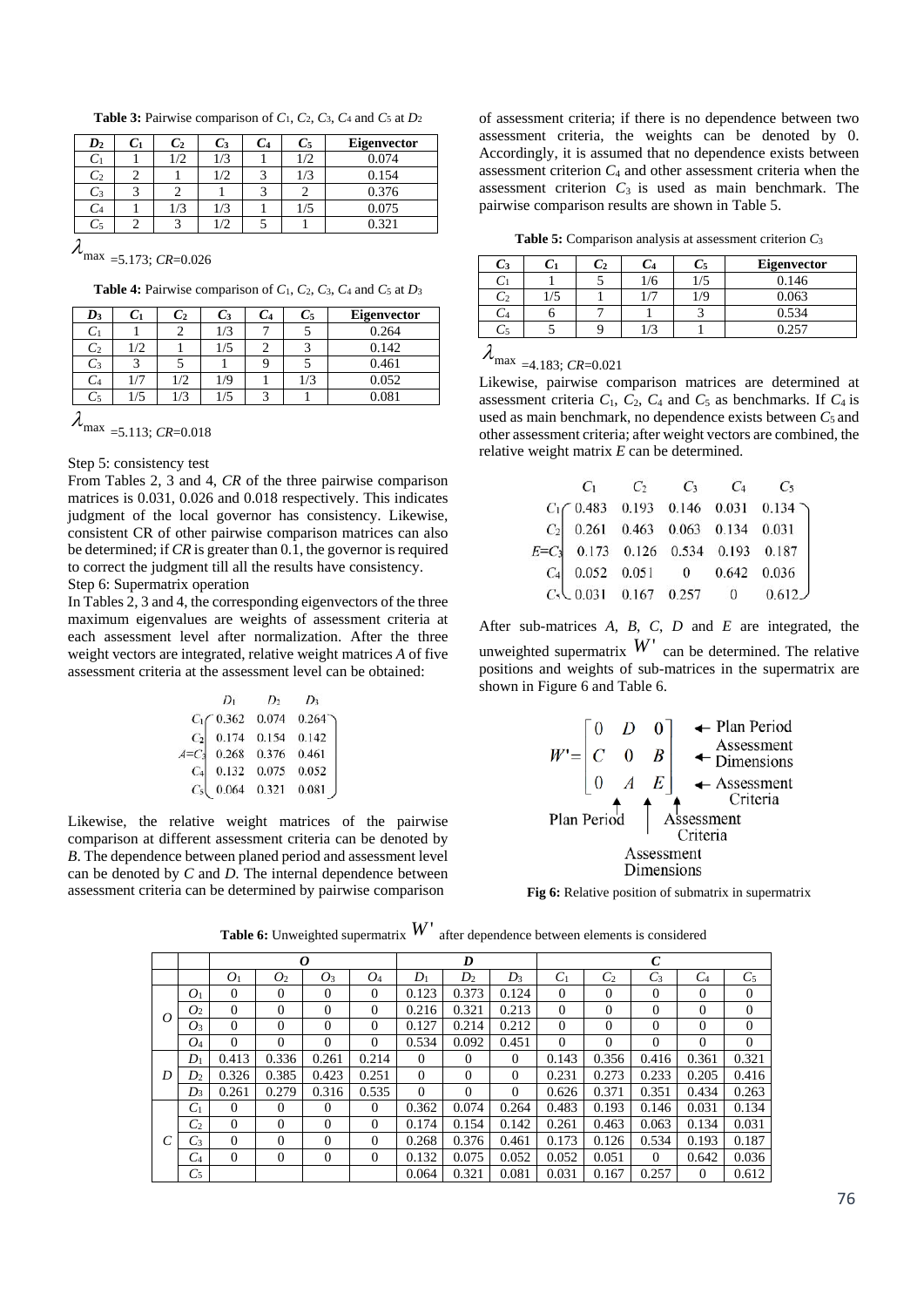A converged limit value can be obtained by multiplying matrices to solve dependence between the elements (Saaty,

1996) [32]. for details, see supermatrix in Table 7.

|         |                | 0              |                |       |       | D     |       |       | C     |                |       |       |       |
|---------|----------------|----------------|----------------|-------|-------|-------|-------|-------|-------|----------------|-------|-------|-------|
|         |                | O <sub>1</sub> | O <sub>2</sub> | $O_3$ | O4    | $D_1$ | $D_2$ | $D_3$ | $C_1$ | C <sub>2</sub> | $C_3$ | $C_4$ | $C_5$ |
|         | O <sub>1</sub> | 0.042          | 0.042          | 0.042 | 0.042 | 0.042 | 0.042 | 0.042 | 0.042 | 0.042          | 0.042 | 0.042 | 0.042 |
| Ω       | O <sub>2</sub> | 0.083          | 0.083          | 0.083 | 0.083 | 0.083 | 0.083 | 0.083 | 0.083 | 0.083          | 0.083 | 0.083 | 0.083 |
|         | O <sub>3</sub> | 0.054          | 0.054          | 0.054 | 0.054 | 0.054 | 0.054 | 0.054 | 0.054 | 0.054          | 0.054 | 0.054 | 0.054 |
|         | O <sub>4</sub> | 0.123          | 0.123          | 0.123 | 0.123 | 0.123 | 0.123 | 0.123 | 0.123 | 0.123          | 0.123 | 0.123 | 0.123 |
|         | $D_1$          | 0.114          | 0.114          | 0.114 | 0.114 | 0.114 | 0.114 | 0.114 | 0.114 | 0.114          | 0.114 | 0.114 | 0.114 |
| D       | D <sub>2</sub> | 0.143          | 0.143          | 0.143 | 0.143 | 0.143 | 0.143 | 0.143 | 0.143 | 0.143          | 0.143 | 0.143 | 0.143 |
|         | $D_3$          | 0.183          | 0.183          | 0.183 | 0.183 | 0.183 | 0.183 | 0.183 | 0.183 | 0.183          | 0.183 | 0.183 | 0.183 |
|         | $C_1$          | 0.062          | 0.062          | 0.062 | 0.062 | 0.062 | 0.062 | 0.062 | 0.062 | 0.062          | 0.062 | 0.062 | 0.062 |
|         | C <sub>2</sub> | 0.043          | 0.043          | 0.043 | 0.043 | 0.043 | 0.043 | 0.043 | 0.043 | 0.043          | 0.043 | 0.043 | 0.043 |
| ⌒<br>ι. | $C_3$          | 0.058          | 0.058          | 0.058 | 0.058 | 0.058 | 0.058 | 0.058 | 0.058 | 0.058          | 0.058 | 0.058 | 0.058 |
|         | C <sub>4</sub> | 0.041          | 0.041          | 0.041 | 0.041 | 0.041 | 0.041 | 0.041 | 0.041 | 0.041          | 0.041 | 0.041 | 0.041 |
|         | $C_5$          | 0.054          | 0.054          | 0.054 | 0.054 | 0.054 | 0.054 | 0.054 | 0.054 | 0.054          | 0.054 | 0.054 | 0.054 |

**Table 7:** Limiting super matrix

Step 7: determine relative weights of the feasible business strategies

The relative weights of the feasible business strategies can be determined by pairwise judgment according to each assessment criterion. For example, the judgment results of the local governor in pairwise comparison of the three feasible business strategies based on assessment criterion  $C_1$  are shown in Table 8.

**Table 8:** Pairwise comparison of feasible business strategies at *C*<sup>1</sup>

|   |  | <b>Eigenvector</b> |
|---|--|--------------------|
| ້ |  |                    |
|   |  | 0.515              |
|   |  | $\sim$ $\sim$      |

 $\lambda_{\text{max}}$  =3.412; *CI*=0.073

Likewise, relative weights of feasible business strategies based on other assessment criteria are shown in Table 9.

**Table 9:** Weights of feasible business strategies based on each assessment criterion

| <b>Feasible business</b> | <b>Assessment criterion</b> |                |       |                |       |  |  |  |  |
|--------------------------|-----------------------------|----------------|-------|----------------|-------|--|--|--|--|
| strategies               | C <sub>1</sub>              | C <sub>2</sub> | Cз    | C <sub>4</sub> | $C_5$ |  |  |  |  |
|                          | 0.134                       | 0.214          | 0.343 |                | 0.242 |  |  |  |  |
| OС                       | 0.515                       | 0.225          | 0.321 | 0.428          | 0.164 |  |  |  |  |
|                          | 0.351                       |                |       | 0.435          |       |  |  |  |  |

Step 8: decision on optimal feasible strategies

Using relative weights of assessment criteria and relative weights of feasible business strategies based on each assessment criterion, desirability index of each feasible business strategy are shown in Table 10. The weight of feasible business strategy  $S_1$  based on the assessment criterion  $C_1$  is determined as follows:

| Assessment criteria                                              |                       | $S_1$        | S <sub>2</sub>        | S <sub>3</sub>       |
|------------------------------------------------------------------|-----------------------|--------------|-----------------------|----------------------|
|                                                                  | $(R_{C_i})$<br>Weight | $S_{S_1C_i}$ | $\mathbf{v}_{S_2C_i}$ | $\mathcal{L}_{S_3C}$ |
| C <sub>1</sub>                                                   | 0.240                 | 0.032        | 0.124                 | 0.084                |
| C <sub>2</sub>                                                   | 0.167                 | 0.036        | 0.038                 | 0.094                |
| $C_3$                                                            | 0.225                 | 0.077        | 0.054                 | 0.076                |
| $C_4$                                                            | 0.159                 | 0.022        | 0.068                 | 0.069                |
| $C_5$                                                            | 0.209                 | 0.051        | 0.034                 | 0.124                |
| ונו<br>Desirability index<br>$\mu$ of feasible business strategy |                       | 0.217        | 0.317                 | 0.447                |

**Table 10:** Desirability index of feasible business strategy

Table 10 shows desirability index of the three feasible business strategies  $S_1$ ,  $S_2$  and  $S_3$  are 0.217, 0.317 and 0.447 respectively, and expressed by  $S_3 \succeq S_2 \succeq$  and  $S_1$ . Among the business strategies of Hakkanese culture relics museums, the local governor should select *S*3 which meet the environment demands and expand tourism industry.

# **4. Conclusions**

In this study, it can be found that the eight key factors affecting internal strengths and weaknesses of Hakkanese culture relics museums are human resources, administrations, organizational management, business concept, financial structure, orientation of museums, facilities, and marketing, and the key factors affecting external opportunities and threats are transportation, locations of the museums, budget subsidies, tourists, decrees and cooperation with communities after collecting literature, investigating basic information of the museums, holding local informal discussion, visiting the museums and community workshop. SWOT analysis is used to find internal and strengths and weaknesses and external environment opportunities and threats of the museums; at last, TOWS matrix and BCRU established using SAW Analytic Network Process are used to find out co-opetition strategies for the museums, including (1)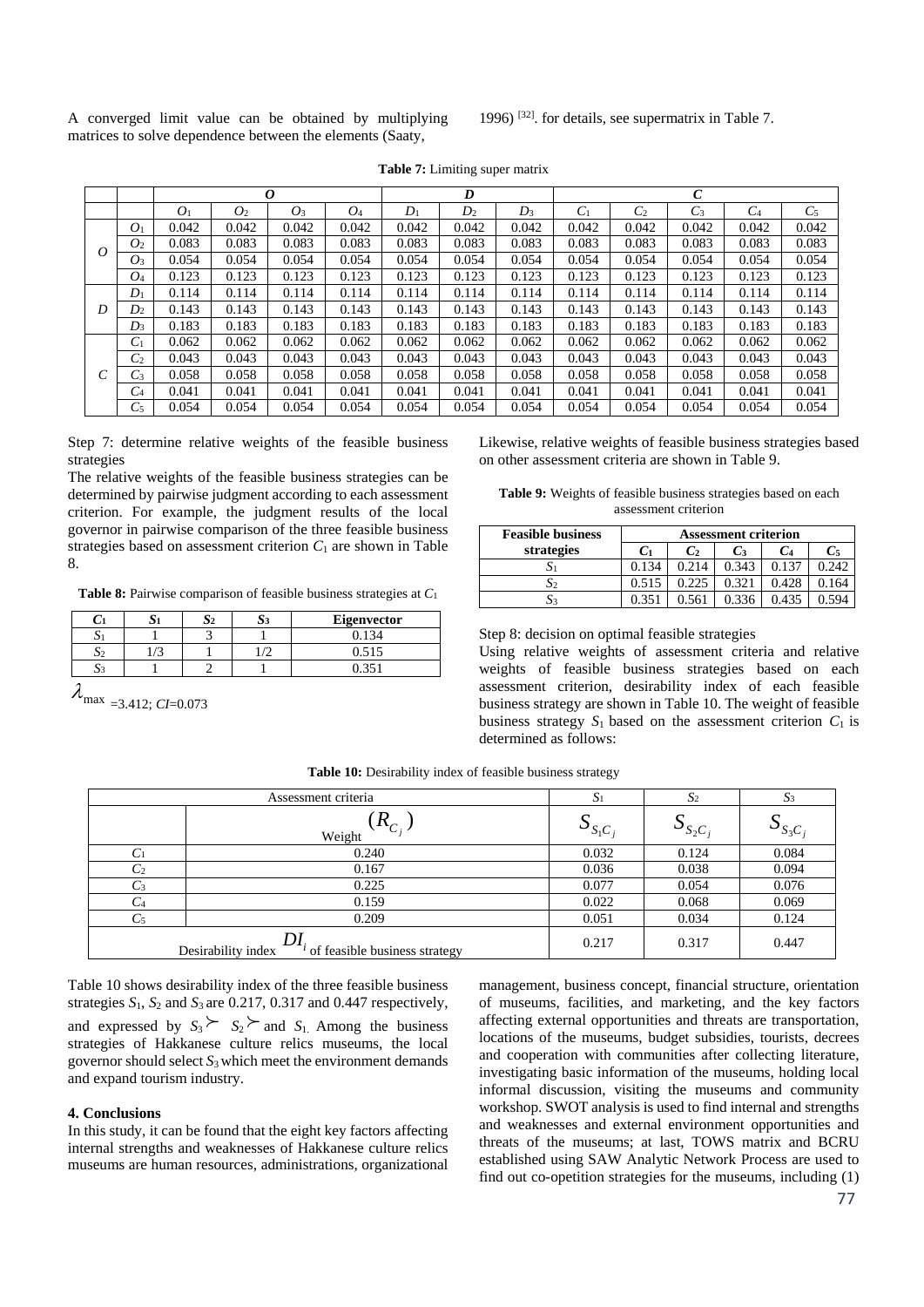use strengths of the museums to take advantage of external opportunities (SO strategies); (2) use external opportunities of the museums to overcome the internal weaknesses (WO strategies); (3) use internal strengths of the museums to avoid external threats (ST strategies); (4) minimize internal weaknesses of the museums to avoid external threats (WT strategies). All these strategies can serve as reference for future development of the Hakkanese culture relics museums.

The BCRU (The Business model of Culture Relics Museums) is feasible after numerical examples and expert group discussion. It can be used in future empirical analysis of Hualien Hakkanese culture relics museums.

## **5. Acknowledgements**

First of all, the work described in this article was substantially supported by a grant from the Research Hakkanese culture relics museums of the Hualien County Government, Taiwan [Project No. HAKKA10106]. I thank Sung-Ken Kao, Yung-Ching Wu and our student helpers for research assistance. Secondly, the author would like to express his gratitude for the detailed attention and valuable feedback comments from the *10th Triennial Conference of the Association of Asia-Pacific Operational Research Societies* held from 02 - 06 August 2015, in Kuching, Sarawak, Malaysia.

# **6. References**

- 1. Adams GD. Cultural tourism: The arrival of the intelligent traveler. Museum News, November/December, 1995, 32- 37.
- 2. Busby G, Klug J. Movie-induced tourism: the challenge of measurement and other issues. Journal of vacation marketing. 2001; 7(4):316-332.
- 3. Besculides A, Lee M, McCormick P. Residents' perceptions of the cultural benefits of tourism, Annals of Tourism Research, 2002; 29(2):303-319.
- 4. Beckmann M, Hielscher S, Pies I. Commitment Strategies for Sustainability: How Business Firms Can Transform Trade-Offs Into Win–Win Outcomes, Business Strategy and the Environment 2014; 23(1):18-37.
- 5. Cole S. Beyond authenticity and commodification, Annals of Tourism Research 2007; 34(4):943-960.
- 6. Cole S. Cultural tourism, community participation and empowerment. In M. Smith & M. Robinson (Eds.), Cultural tourism in a changing world: Politics, participation and (re)presentation, Clevedon: Channel View Publications, 2006, 89-103.<br>7. Chang TC, Yeoh BA.
- TC, Yeoh BA. New Asia-Singapore: Communicating Local Cultures through Global Tourism. Geoforum 1999; 30:101-115.
- 8. Carter RW, Bramley R. Defining Heritage Values and Signagement: an Application to Australian Tourism. International Fournal of Heritage Studies 2002; 8(3):175- 199.
- 9. Chen MK. A Study of the Competitive Strategy of Taiwan's Tourism Factory─A Case Study of Taiwan Sugar Corporation Yamay Tourism Sugar Factory. The Business Administration Department of Chung Hua University for the Master Thesis (in Chinese), 2011.
- 10. Chen JZ. An Integrated Analysis of the Relationship among Organizational Structure, Environment, Technologies, and Organizational Strategy: Chunghwa

Telecom Company. The College of Engineering of National Cheng Kung University for the Master Thesis (in Chinese), 2003.

- 11. Cloke P, Perkins H. Commodification and adventure in New Zealand tourism, Current issues in Tourism 2002; 5(6):521-549.
- 12. David F. Concept of Strategic Management  $(7<sup>th</sup>ed)$ . Englewood Cliffs, N. J.: Prentice-Hall, 1997.
- 13. Falassi, A. Time out of time, Essays on Festival, U.S.A, University of New Mexico Press, 1987.
- 14. Getz, D. *Festival special events and tourism*, Van Nostrand Reinhold, New York, 1991.
- 15. Glickman, L. Cultural tourism: Bridging America through partnerships in arts, tourism and economic development. Americans for the Arts: Monographs 1997; 1(1):1-11.
- 16. Hakka Affairs Council. 2010-2011 Nationwide Hakka Population Survey (in Chinese), 2011.
- 17. Hualien County Government. The Hakka development master plan of Hualien County (in Chinese), 2010.
- 18. Hughes H, Allen D. Cultural tourism in central and eastern Europe: the views of 'induced image formation agents', Tourism Management 2005; 26(2):173-183.
- 19. Hughes G. The Cultural construction of sustainable Tourism, Management 1995; 16(1):49-59.
- 20. Kozak M. Repeaters Behavior at Two Distinct Destination, Annals of Tourism Research 2001; 28(3):784-807.
- 21. MacCrimmon KR. Decision making among consolidated approach, RAND Memorandum, 1968, RM-4823-ARPA.
- 22. Mckercher BHo, Pamela SY. Assessing the Tourism Potential of smaller Cultural and Heritage Attractions. Journal of Sustainable Tourism. 2006; 14(5):473-488.
- 23. Nuryanti W. Heritage and postmodern tourism, Annals of Tourism Research 1996; 23(2):249-260.
- 24. Oliver T, Jenkins T. Sustaining Rural Landscapes: the role of integrated tourism, Landscape Research 2003; 28(3):293-307.
- 25. Ondimu KI. Cultural tourism in Kenya, Annals of tourism Research 2002; 29(4):1036-1047.
- 26. Peter M, Weiermair K. Tourist attractions and attracted tourists: How to satisfy today's fickle' tourist clientele? Journal of Tourism Studies. 2000; 11(1):22-29.
- 27. Proctor T. Establishing a strategic direction: a review. Management Decision 1997; 35(2):143-155.
- 28. Proctor T. Management tools strategic marking management for health management: cross impact matrix and TOWS (threats, opportunities, weaknesses, strengths). Journal of Management in Medicine. 2000; 14(1):47-56.
- 29. Quinn B. Festivals, events and tourism, in Jamal, T. and Robinson, M. (eds) The SAGE Handbook of Tourism Studies, London, Sage, 2009, 483-503.
- 30. Rogerson CM. Tourism-led local economic development: The South African experience. Urban Forum 2002; 13(1):95-119.
- 31. Saaty TL. The Analytic Hierarchy Process, McGraw-Hill, New York, 1980.
- 32. Saaty TL. *Decision making for Leaders,* RWS Publications, 4922 Ellsworth Avenue, Pittsburgh, 1996.
- 33. Teo P, Yeoh B. Remaking local heritage for tourism, Annals of Tourism Research 1997; 24(1):192-213.
- 34. The Organization for Economic Cooperation and Development (OECD). The Impact of Culture on Tourism America: Renouf Publishing Co. Ltd, 2009, 58-59.